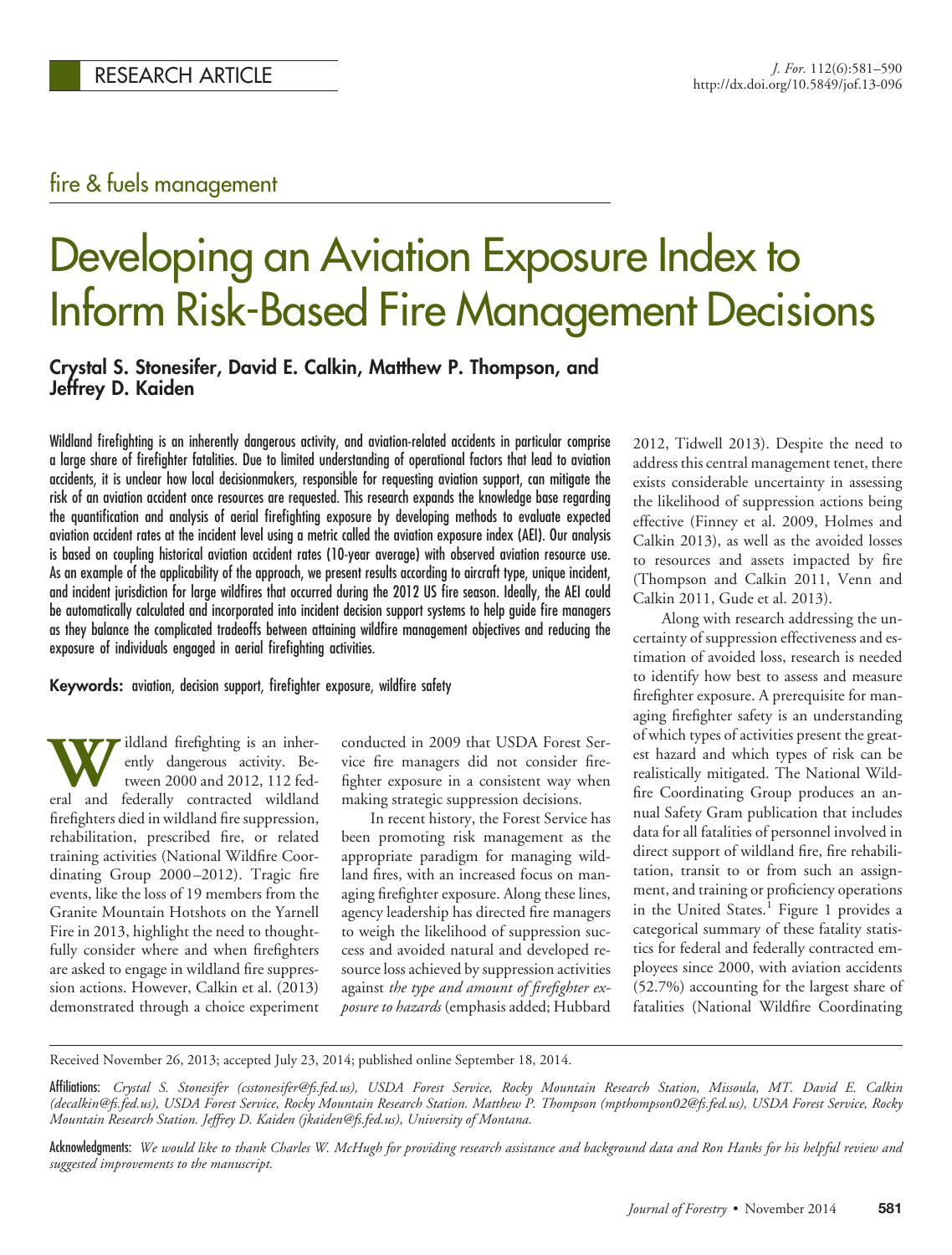

**Figure 1. Federal and federally contracted firefighting fatalities, summarized by accident type from 2000 –2012. Accident data were obtained from National Wildfire Coordinating Group Risk Management Committee's annually published Safety Gram document, which records all accidents and injuries associated with wildland firefighting, training, prepositioning, and prescribed fire activities.**

Group 2000 –2012). Table 1 summarizes these aviation accident data by agency fiscal year (November 1 through September 30), aircraft type, mission, and number of fatalities. These data represent 29 fatal aviation accidents with 59 fatalities, and the majority of these accidents (86.2%) and fatalities (89.8%) occurred during wildland fire operations, including ferrying flights. Four accidents involving six fatalities took place during training or prescribed fire operations. Summarized by aircraft type, helicopters accounted for the greatest proportion of accidents (48.3%), followed by large airtankers (LATs; 24.1%), single engine airtankers (SEATs; 20.7%), and fixed wing aircraft (6.9%). Finally, four fatal LAT accidents involving 12 fatalities have occurred since calendar year 2004, despite implementation of stringent airworthiness standards for firefighting aircraft following two high-profile LAT accidents in 2002 and the subsequent findings presented in the Blue Ribbon Panel's report on the safety and effectiveness of federal aerial firefighting (Hall et al. 2002).

Aviation assets play a critical role in US fire management. For example, airtankers can move quickly from place to place to reach new fires in remote, inaccessible terrain, potentially increasing the likelihood of containing a start while it is small and before it escapes initial attack. Airtankers and helicopters can drop water or retardant in places where it would be unsafe for ground crews to engage directly with the fireline (Figure 2). Further, small airplanes or helicopters working in aerial supervision roles can provide enhanced situational awareness with suppression personnel on the ground. Despite the potential utility, there is inherent risk in the use of any aviation asset. Once an aircraft has been requested, the ability of fire managers to mitigate a potential aviation accident appears uncertain. In a 2011 survey of Forest Service fire managers (Wibbenmeyer et al. 2013), only 37% of respondents agreed

with the statement, "Through operational risk mitigation, managers can eliminate risks of fatality to aviation personnel deployed on a wildland fire incident," with 51% of participants generally disagreeing and 12% responding neutrally. Therefore, it appears fire managers recognize the limited feasibility of achieving the goal of zero aviationrelated fatalities, even with operational risk mitigation measures in places. The only clear way to eliminate the likelihood of an aviation accident would be not to request aviation support; such an approach may result in risk being transferred to ground per-

### Management and Policy Implications

In this study, we evaluate methods to estimate the expected accident rates of aviation resources on individual large wildland fires with the introduction of the aviation exposure index (AEI), using the 2012 US fire season as a test case. We propose that efforts aimed at tracking expected aviation accidents on wildland fires are consistent with recent direction from the chief of the USDA Forest Service, stating that all suppression actions should be evaluated by balancing the likelihood of suppression success and avoided natural and developed resource loss achieved by suppression activities, against the type and amount of firefighter exposure to hazards. The real-time calculation of the AEI could help individuals charged with managing large wildfires consider the level of exposure of aviation personnel to the hazards of the wildland fire environment. The approach developed here could also help managers to better consider potential risk transference between aviation and ground personnel, for instance in situations where rugged and inaccessible terrain would lead fire managers to rely more heavily on aviation resources because they deem the risk to ground personnel to be too high.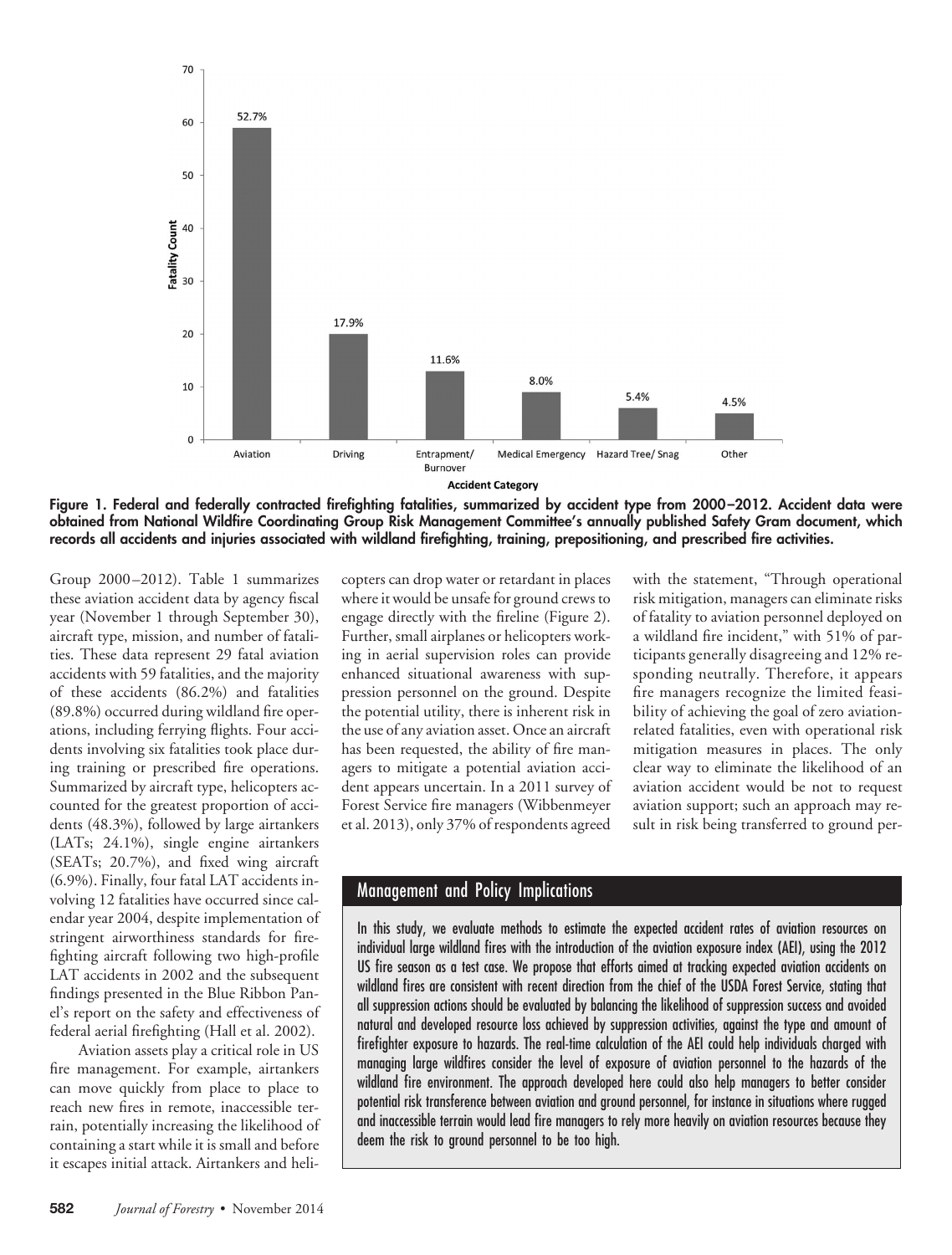**Table 1. Fatal aviation accident summary (2000 –2012) for accidents in wildfire suppression, wildfire training, and prescribed fire operations involving federal and federally contracted personnel (National Wildfire Coordinating Group 2000 –2012).**

|       | Fire suppression operations | Training/prescribed fire operations |       |      |        |                                                              |      |      |      |      |        |
|-------|-----------------------------|-------------------------------------|-------|------|--------|--------------------------------------------------------------|------|------|------|------|--------|
| FY    | Fixed wing                  | Helo                                | LAT   |      |        | SEAT Subtotal Fixed wing Helo LAT SEAT Subtotal Yearly total |      |      |      |      |        |
| 2000  | $1(2)^a$                    | 2(2)                                |       | 1(1) | 4(5)   | 1(1)                                                         |      |      |      | 1(1) | 5 (6)  |
| 2001  |                             | 1(3)                                |       | 1(1) | 2(4)   |                                                              |      |      |      |      | 2(4)   |
| 2002  |                             | 1(1)                                | 2(5)  |      | 3(6)   |                                                              |      |      |      |      | 3(6)   |
| 2003  |                             | 2(3)                                |       |      | 2(3)   |                                                              |      |      |      |      | 2(3)   |
| 2004  |                             | 1(1)                                | 1(2)  | 1(1) | 3(4)   |                                                              |      |      | 1(1) | 1(1) | 4(5)   |
| 2005  |                             |                                     |       |      |        |                                                              | 1(3) |      |      | 1(3) | 1(3)   |
| 2006  |                             | 2(6)                                |       |      | 2(6)   |                                                              |      |      |      |      | 2(6)   |
| 2007  |                             | 1(1)                                |       |      | 1(1)   |                                                              |      |      |      |      | 1(1)   |
| 2008  |                             | 2(10)                               | 1(3)  | 1(1) | 4(14)  |                                                              |      |      |      |      | 4(14)  |
| 2009  |                             |                                     | 1(3)  | 1(1) | 2(4)   |                                                              | 1(1) |      |      | 1(1) | 3(5)   |
| 2010  |                             |                                     |       |      | 0(0)   |                                                              |      |      |      |      |        |
| 2011  |                             |                                     |       |      | 0(0)   |                                                              |      |      |      |      |        |
| 2012  |                             |                                     | 2(6)  |      | 2(6)   |                                                              |      |      |      |      | 2(6)   |
| Total | 1(2)                        | 12(27)                              | 7(19) | 5(5) | 25(53) | 1(1)                                                         | 2(4) | 0(0) | 1(1) | 4(6) | 29(59) |

The number of accidents and fatalities are shown by fiscal year (FY) and aircraft type (fixed wing, helicopter— helo, large airtanker— LAT, single engine airtanker—SEAT) for fire suppression and nonsuppression operations. The number of fatal accidents is presented followed by the associated number of fatalities in parentheses.

<sup>a</sup> Number of accidents (number of associated fatalities).



**Figure 2. A single-engine airtanker (SEAT) drops retardant on a wildland fire near Caliente, Nevada. Photo by Tim E. Wallace, USDA Forest Service.**

sonnel and potentially increases the likelihood that the wildfire will cause resource damage.

Recent work has begun to tackle the issue of quantifying and developing performance measures for firefighter exposure. Calkin et al. (2011) developed a metric called the exposure index (EI), which is a simple measure of the amount of fire perimeter divided by the cumulative capacity of assigned resources to build, calculated over

the duration of the event. A driving rationale behind the development of the EI is that expected accident and fatality rates associated with wildland fires are likely correlated with the number of firefighters assigned and the length of time they are exposed to the wildland fire environment. The EI is essentially a measure of the productive efficiency of the management strategy of a given fire. The assumption is that if a fireline is constructed with the least possible input of re-

sources (EI approaching 100%) then firefighter exposure and potential accident rates are reduced relative to fires that have high firefighter exposure (i.e., low EI values). However, aviation missions in fire suppression are not limited to building fireline but involve a variety of objectives beyond direct suppression, such as the use of water or retardant to provide point protection of resources, transport of personnel or cargo, and aerial reconnaissance and intelligence. Therefore, because the primary objective of aviation missions may not be building fireline and because the accident rate associated with aviation is not commensurate with ground suppression activities, the EI does a poor job of considering the exposure of aviation resources.

In this paper, we introduce the aviation exposure index (AEI) as a tool for evaluating exposure and expected aviation accidents at the incident level and demonstrate the methods used to develop this index. Our analysis is focused on the 2012 fire season as a test case to introduce the AEI. The methods are based on coupling historical aviation accident rates with observed aviation resource use on large wildfire events. There are multiple challenges that come with developing a metric that characterizes aviation use and associated accident risk for fire suppression operations, particularly due to limitations in historic aviation use data and the relative infrequency of aircraft accidents. Our goal was to develop the AEI so that it has real-time utility to fire managers involved in decisionmaking related to aviation use on active incidents. Although we do not attempt to draw any inference on aviation risk trends, the information we generate will ideally help managers make the complicated tradeoffs between reducing wildfire damage and reducing the exposure of individuals engaged in aerial firefighting activities in a complex, dynamic, time-sensitive environment. Further, these data could be used to consider potential risk transference between ground and aviation resources under circumstances where these resources are being considered as potential substitutes in accomplishing an established objective. Here, we present a retrospective analysis of the 2012 fire season; however, these data and summary statistics could be generated during the active fire season to assist fire managers in their resource use decisions and facilitate improved risk-based tradeoff analyses.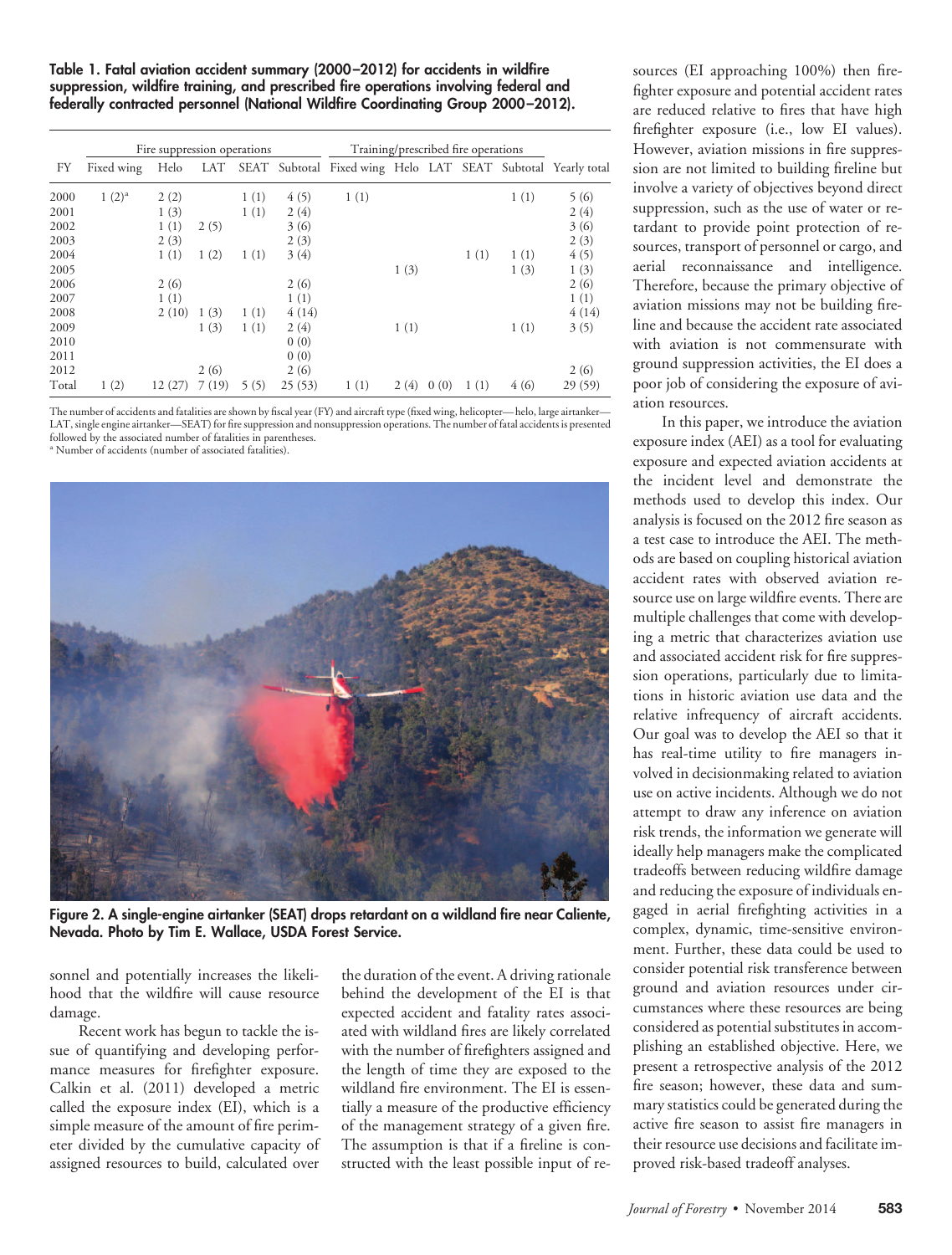

**Figure 3. Flow chart for methods used to calculate the daily, per-incident, AEI from ROSS, ABS, and Forest Service historical accident rates.**

## **Methods**

Fire management in the United States is a complex multijurisdictional operation involving resources provided and accounted for by federal agencies, states, municipalities, and private entities. Thus, not all resource use and associated costs are tracked using a single system. Additionally, as discussed in Thompson et al. (2013) and Calkin et al. (2014), problems with inconsistencies in data collection methods and standards related to aviation use within existing federal data sets complicate and prevent certain analyses. Because of these issues, it is impossible to characterize historical resource use in fire suppression at wide temporal and spatial scales. Certain data systems can provide pictures of overall resource use, but some assumptions must be made regarding missing data. The National Interagency Resource Ordering and Status System  $(ROSS)^2$  dispatch program data can be used to track historical resource assignments for nationally available resources and is the best available source of data for characterizing resource use at the national scale. Although ROSS does not record instances where local resources are used on a local incident, most aircraft are considered national assets; therefore, aviation use in federal fire suppression typically involves unique aircraft orders on a per-incident basis using ROSS.

To arrive at the AEI, we need to know what aviation resources are assigned to a fire, how much time those resources spend in the air, and a historical accident rate (Figure 3). We used the ROSS dispatch program data to track historical resource assignments by incident for 2012. We focused on a single year and on the most complex incidents, those managed at some point by a type 1, type 2, or National Incident Management Organization (NIMO) team, to assess the potential utility of the AEI as a real-time risk assessment tool. To match resource use with historical accident rates, we classified aircraft resources into one of the following categories: fixed wing, helicopter, SEAT, or LAT. The fixed wing category refers to all planes that are not airtankers or water scoopers, which tend to be used for aerial reconnaissance, intelligence, communications, and personnel and cargo transport. Helicopters range in size from small type 3 aircraft that are used for suppression activities, as well as personnel and external load transport (e.g., Bell 206 variants), to large type 1 "heavy" helicopters that are used exclusively for water and retardant delivery via bucket, snorkel, or external tank (e.g., Sikorsky S-64 Skycrane). SEATs are small airtankers that can carry between 400 – 800 gallons of retardant (e.g., Air Tractor AT-802A), whereas LATs in the federal fleet mix, have a minimum capacity of 1,800 gallons (e.g., Lockheed P2V). Fixed wing aircraft, helicopters, SEATs, and LATs are each particularly useful for certain types of missions, although there is mission overlap in some cases (e.g., use of heavy helicopters when airtankers are unavailable).

Within ROSS the mobilization and demobilization fields associate individual aircraft to the appropriate fires for the days that they were assigned to (i.e., worked on) that incident. In the absence of accurate, readily obtained measures of cumulative flight time by incident for all aircraft, we assume aircraft worked the mean flight hours for the appropriate aircraft category on the assigned fire, estimated from the Aviation Business System query (see below).

The Forest Service used approximately 520, predominantly contract, aircraft in 2012 (USFS Fire and Aviation Management 2000 –2012). Aviation Business System (ABS) is a web-based application that tracks all costs associated with these aircraft on agency-specific aviation operations. Because ABS is a Forest Service-specific program, these data exclude flights hours associated with nonagency aircraft, most notably the military C-130s equipped with Modular Airborne Firefighting Systems (MAFFS), SEATs (generally contracted by the US Department of Interior, Bureau of Land Management), the CalFire Grumman S-2T airtanker fleet, other state-owned aircraft, and

any use of Canadian aircraft. In lieu of incident-specific flight time data for nonagency aircraft, we used average per-incident flight time derived from these agency records.

ABS flight hour records are linked directly to a Forest Service financial code,<sup>3</sup> which can be used to tie flights to large incidents. Unique fire identifiers or fire names may also be associated with flight hour records, but these inputs are not required or standardized. Because of this, ABS flight time data cannot be attributed to specific incidents in an automated fashion. To arrive at the best possible estimate of average flight time by aircraft type on large incident support, we manually matched 2012 ABS flight time data to the incidents of interest identified by the ROSS query. This time-intensive process should capture the majority of flights associated with these incidents to provide an accurate average per-incident flight time value. Given the manual processing required and the nature of ABS data collection, the total flight time by incident may be slightly underreported, particularly for initial attack (IA) operations. This is because IA flights are frequently lumped together with other IA missions for billing purposes using miscellaneous job codes.

Finally, to determine daily aviation exposure by incident, we obtained historical aviation accident rates from the Forest Service Aviation Safety Summary (USFS Fire and Aviation Management 2000 –2012). These published rates are based on accidents and fatalities reported during the previous 10 years for Forest Service contract and agency-owned aircraft used for all agency missions. To calculate the AEI, accident rates are multiplied by the average daily perincident flight time by aircraft type. We derived a daily AEI per incident by summing the corresponding exposure associated with the total aircraft assigned per incident, per day (Table 2). Although the AEI is an expectation of the number of accidents and not a probability of an accident occurring, the rarity of accidents makes this distinction insignificant (e.g., the difference between the expectation and the probability of observing one or more accidents on an event will be very small).

Aviation accidents are relatively rare, and accident statistics can vary dramatically depending on the criteria used for defining an accident, the aircraft and flight characteristics included in the summary, and the time frame used. An important component of any accident rate involves clarification of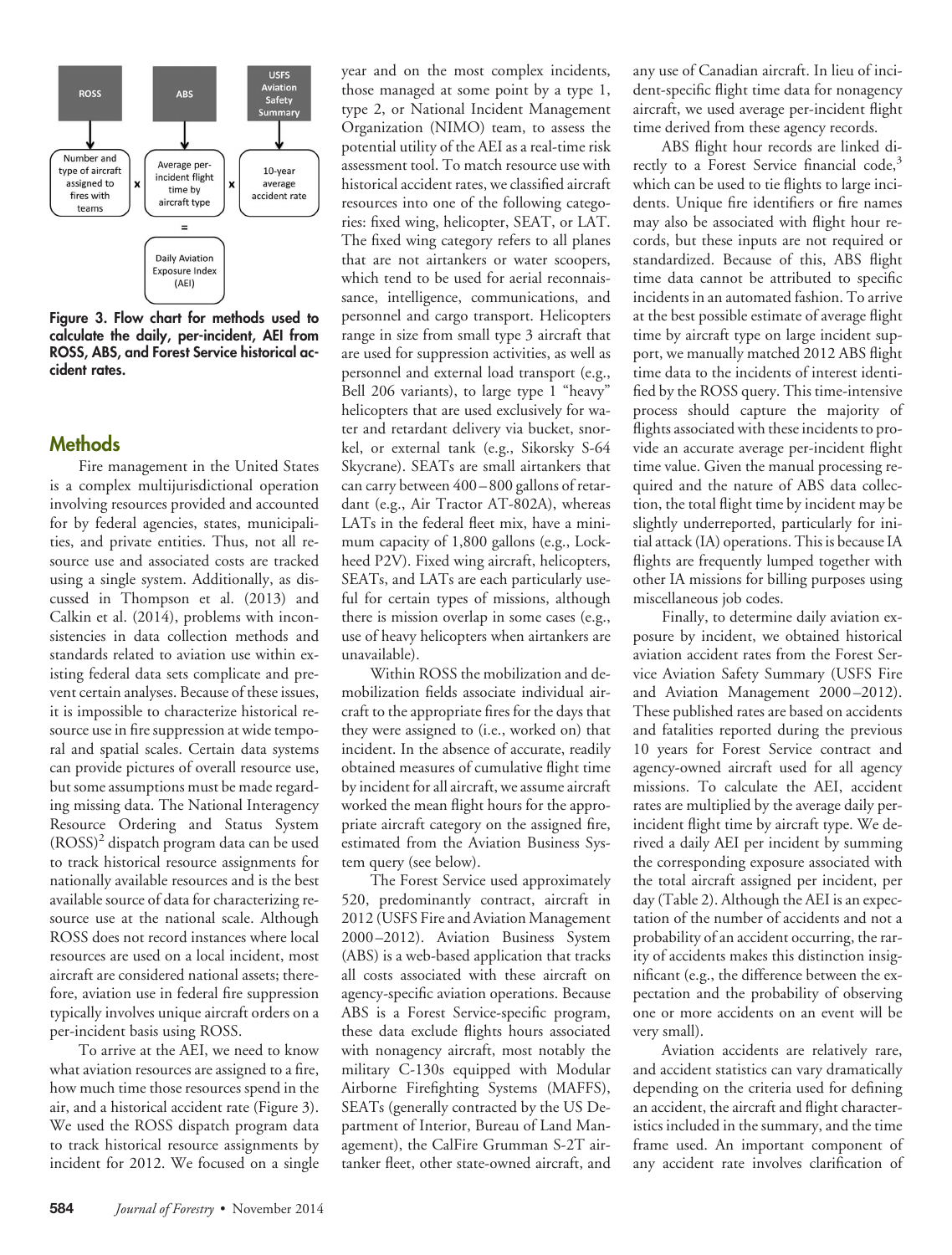these defining factors. Figure 4 displays annual fiscal year flight hours, accident rates, and fatality rates (USFS Fire and Aviation Management 2000 –2012). Although annual accident and fatality rates exhibit considerable variability, the 10-year average accident rate appears to be relatively consistent, with the encouraging exception of the recent reduction in 2012. In contrast, the

10-year average fatality rate shows an increasing trend beginning in 2009 due to the nine fatalities associated with a helicopter accident during crew transport on the Iron Complex in California in 2008. While safetydriven modifications to the Forest Service aviation program as a whole may suggest historic averages are not consistent with current rates, we do not currently have alter-

**Table 2. Calculation of the daily accident expectation by aircraft category (fixed wing, helicopter, large airtanker—LAT, or single engine airtanker—SEAT) from historical accident rates and the average daily flight time for a unique resource and incident assignment.**

| Aircraft<br>category | Total annual<br>flight time<br>(hr) | Total annual unique<br>daily incident<br>assignments by<br>individual aircraft | Mean daily flight<br>time per incident<br>(hr) | Hourly accident rate<br>$(10-yr)$ average,<br>$2002 - 2011$ | Daily<br>accident<br>expectation |
|----------------------|-------------------------------------|--------------------------------------------------------------------------------|------------------------------------------------|-------------------------------------------------------------|----------------------------------|
| Fixed wing           | 13,061.7                            | 2,930                                                                          | 4.46                                           | 0.0000313                                                   | 0.0001396                        |
| Helicopter           | 23,087.8                            | 6,798                                                                          | 3.40                                           | 0.0000695                                                   | 0.0002363                        |
| LAT.                 | 2,084.26                            | 655                                                                            | 3.18                                           | 0.0000846                                                   | 0.0002690                        |
| SEAT <sup>a</sup>    | n/a                                 | n/a                                                                            | n/a                                            | n/a                                                         | $0.0002690$ <sup>a</sup>         |

Flight time and incident assignment data are from ABS records for all 2012 incidents with a corresponding type 1, type 2, or NIMO team assignment. Daily incident assignment data are from the ROSS. Mean daily flight time per incident is calculated by dividing total flight time by the number of incident assignments. Accident rates are from the USFS aviation safety summary (2011) and the daily accident expectation is calculated as the product of the mean daily flight time and the hourly accident rate.

<sup>a</sup> SEATs are primarily owned and operated by the US Department of Interior; therefore, SEAT flight time data are not reported in ABS and accident statistics are not reported in the annual USFS Aviation Safety Summary. Given that SEATs fill similar operation roles as LATs, in the absence of raw data, we assume the same daily accident expectation as for LATs.

native data sources that demonstrate a functional change in accident rates between periods of interest.

Despite programmatic changes that may result in historic accident rates overstating current accident rates, there are reasons to believe that published rates may understate incident accident rates. Published Forest Service accident rates are derived from accidents involving Forest Service aircraft on incidents with agency jurisdiction. Accident data for aircraft not contracted by the Forest Service, such as military C-130s equipped with MAFFS, are not reflected in these statistics. For example, the 2012 report shows zero accidents and fatalities despite the fact that an Air National Guard C-130 crashed on July 2 while assigned to a fire on the Black Hills National Forest, killing four of the six crew members. Accidents and flight hours associated with agency contract aircraft on non-Forest Service fires are also not included. Earlier in 2012, a two-person fatal crash of a Forest Service contract P2V occurred while conducting a retardant drop on a Bureau of Land Management (BLM) wildfire incident; this accident was also not included in the statistics because it occurred on



**Figure 4. Forest Service fiscal year flight hours and accident and fatality rates from 2000 –2012 (USFS Fire and Aviation Management 2000 –2012). Aviation accident rates are shown per 100,000 hours flown, according to industry standards. The 10-year accident rate is a moving average based on data from the prior 10 years.**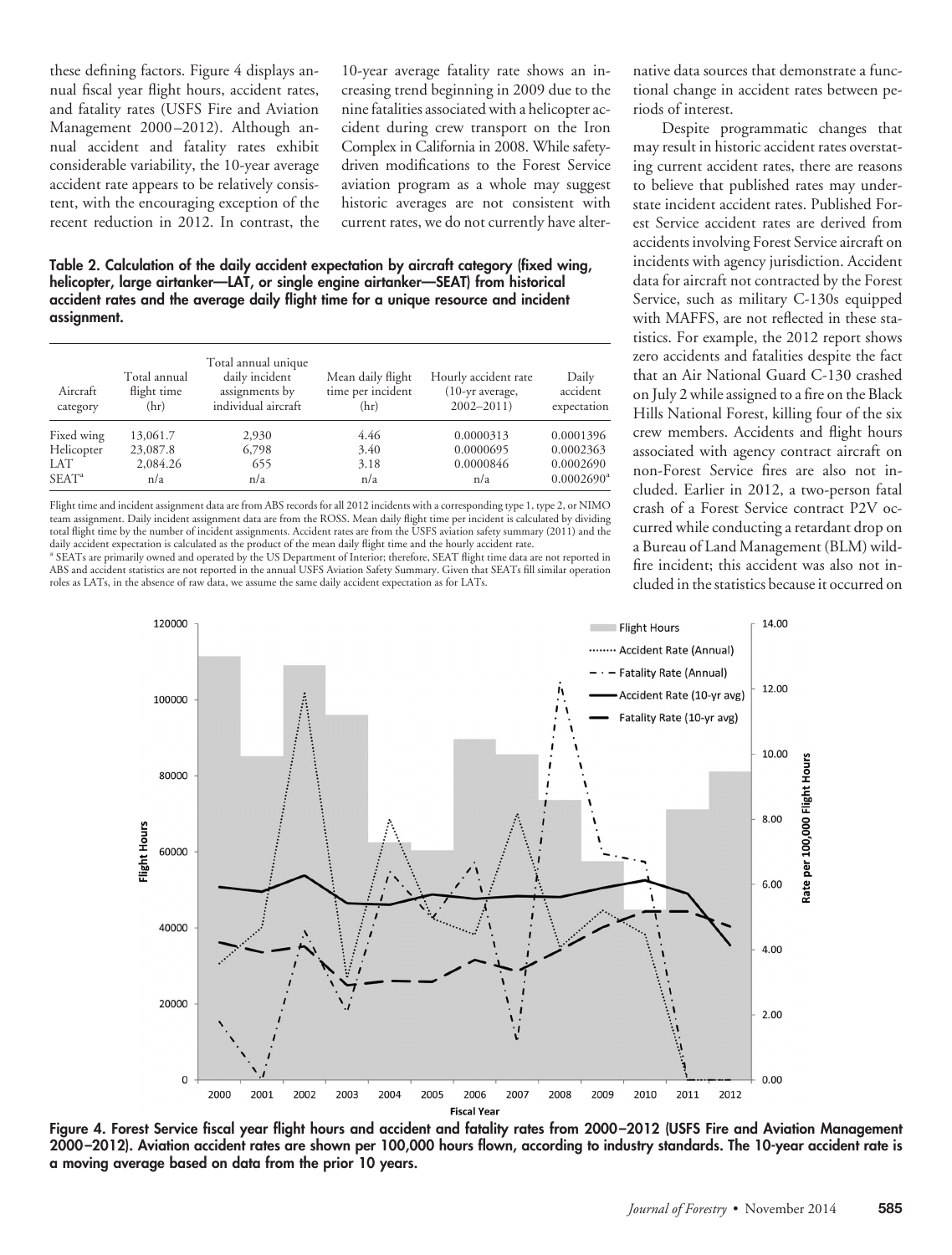

**Figure 5. Cumulative aviation exposure by incident and ownership. Data are shown for the 25 fires from 2012 with the greatest cumulative aviation exposure for all aircraft use associated with each incident.**

a non-Forest Service incident. We do not contend that these accident rates are intentionally misleading but instead highlight these omissions to clarify what the Forest Service Aviation Safety Summary accident rates actually reflect. Finally, it is important to note that some nonfederal entities also have aviation assets for use in fire management (notably, the state of California); flight hours and accident rates for these aircraft are tracked independently by the appropriate organization and are also not reflected in the federal rates. We use the federal Aviation Safety Summary 10-year accident rate in our calculations because it provides a standardized, widely encompassing value that can be compared against flight hour records from the same fleet of aircraft to arrive at a daily per-incident, per-aircraft accident expectation.

### **Results**

Figure 5 displays the AEI for the 25 incidents with the highest cumulative aviation accident expectation (from a sample of 161 incidents) by incident ownership. The three fires with the greatest aviation exposure in 2012 were the Trinity Ridge Fire (0.1182), the Chips Fire (0.1156), and the High Park Fire (0.1073). There were no reported aviation accidents on any of these three incidents, although there was a potentially serious event on the Chips Fire involving a Boeing Vertol 107 heavy helicopter when the main rotor struck a tree while lowering a bucket into a dip site (Wildland Fire Lessons Learned Center 2012). Aircraft damage was minimal, there were no associated injuries or fatalities, and it was not officially classified as an accident. In Figure 5, most of the highest aviation exposure fires were under Forest Service jurisdiction, with the exception of the High Park Fire (BLM), the Rush Fire (BLM), and the Alpine Lake Fire (Bureau of Indian Affairs). Cumulatively, there were 3.8937 expected accidents for 161 incidents included in the sample. Unfortunately, two separate aviation accidents involving six fatalities and two serious injuries occurred while aircraft were involved in fire suppression operations on an incident in this sample. First, a Forest Service contracted P2V impacted mountainous terrain after dropping retardant on a BLM fire in Nevada on June 3, 2012. Less than a month later, a military C-130 equipped with a MAFFS unit crashed while initiating a retardant

drop on a Forest Service fire in South Dakota. As previously mentioned, neither of these accidents are reflected in the 10-year average accident and fatality rates from the Forest Service Aviation Safety Summary because they do not meet the reporting criteria; one was an accident on a non-Forest Service fire, and the other involved a military asset.

Total daily aviation exposure by aircraft type for all large incidents in 2012 (defined by our sample criteria) is shown in Figure 6. The 2012 fire season was characterized by high early-season large fire activity in the Southwest, which is reflected in the dualpeaked distribution. The graph of AEI associated with pulses of fire activity for an alternate fire season may look quite different depending on the geographic and temporal patterns of seasonal fire load. Figure 6 also illustrates that helicopters consistently contributed the greatest overall aviation accident risk to incidents. Helicopters do not have the highest per-incident accident rate by aircraft type (0.0002363; Table 2), but these aircraft contribute the greatest volume of use. When summed across all days, 66.9% of the aviation accident expectation comes from helicopters, and these aircraft account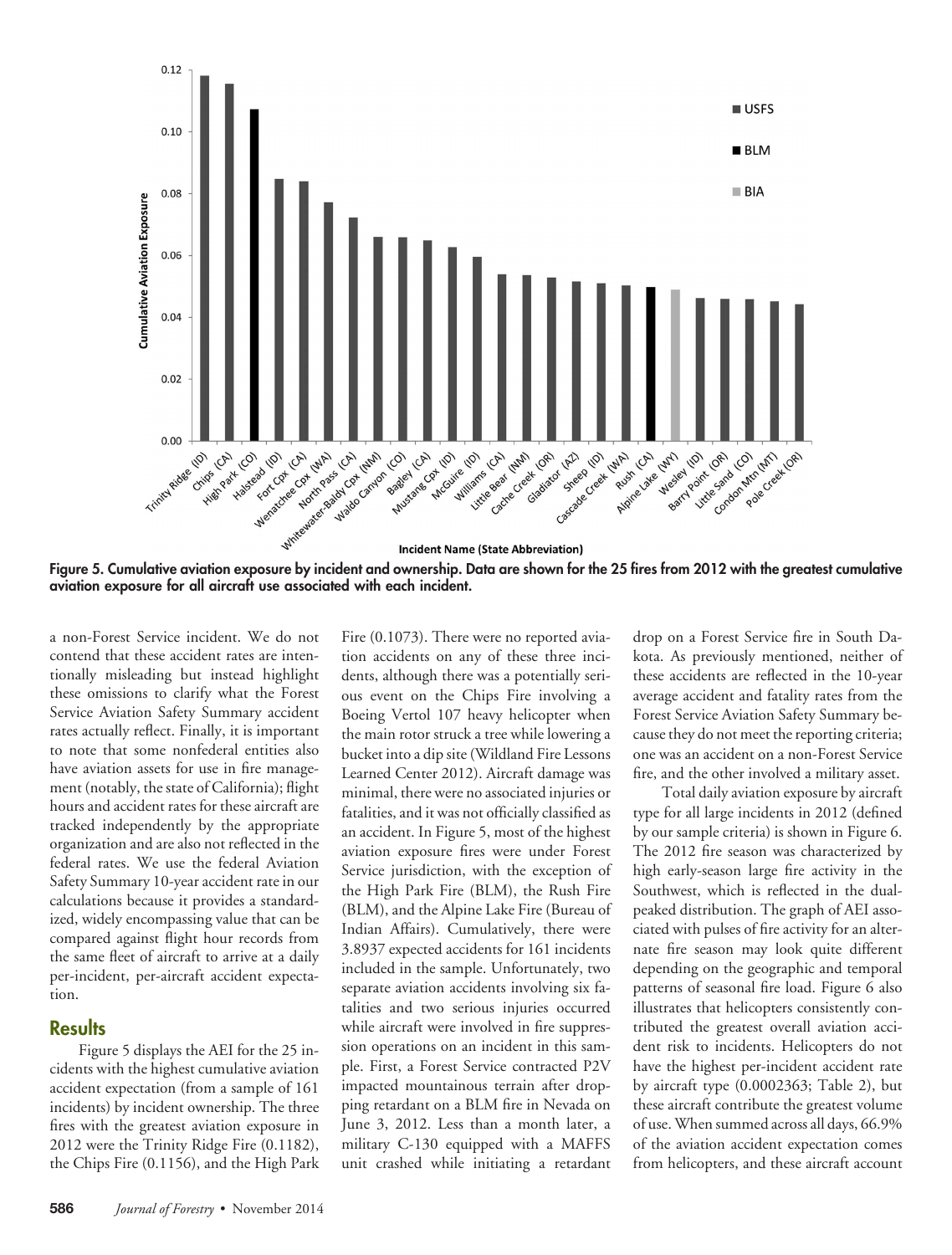

**Figure 6. Total daily aviation exposure (May–October 2012) on large fire support by aircraft type. Data are shown for all aviation resources assigned to incidents managed at some point by a type 1, type 2, or NIMO team.**



**Figure 7. Cumulative aircraft accident expectation summarized by the proportion of volume of use via unique mission days (i.e., a specific aircraft on a unique fire for a certain day) by aircraft type** (*x***-axis) and the proportion of total accident expectation by aircraft type** (*y***-axis).**

for 61.6% of the volume of use measured by unique mission days (Figure 7).

To demonstrate how daily trends in the AEI may be informative at the incident level we focus on the event with the highest cumulative AEI, the Trinity Ridge Fire. On Aug. 3, 2012, an off-road vehicle ignited a

fire on the Boise National Forest in central Idaho. This fire escaped early containment efforts, despite heavy aircraft use during initial attack, and eventually became a direct threat to the mountain resort communities of Featherville and Pine. The Trinity Ridge Fire ultimately burned 146,832 acres and

cost more than \$41 million to suppress.<sup>4</sup> This incident had the highest cumulative aviation accident expectation in 2012, with 0.1182 accidents expected over the life of the incident. Figure 8 shows the daily AEI broken out by aircraft category. As observed on other high-risk Forest Service fires in 2012, the greatest aviation accident exposure came from the steady bulk of helicopter use. Consistent daily risk also comes from fixed wing aircraft, mainly associated with aerial supervision and air tactical flights. Aviation accident expectation spikes on those days where airtankers (both SEATs and LATs) are flown. The highest risk day from an aviation exposure perspective was Aug. 24, 2012, when there were four fixed wing air tactical aircraft and 14 helicopters assigned, including five type 1 heavy helicopters. For this single day and single incident, the aviation accident expectation was 0.0041. Ultimately, there were no reported aviation accidents associated with the Trinity Ridge Fire.

#### **Discussion**

Wildfire risk management requires comparison of the expected cost compared to the expected benefits of any suppression activity. Expected costs include the suppression costs as well as the probability and consequences of a bad outcome, such as an aviation accident. Further, estimating the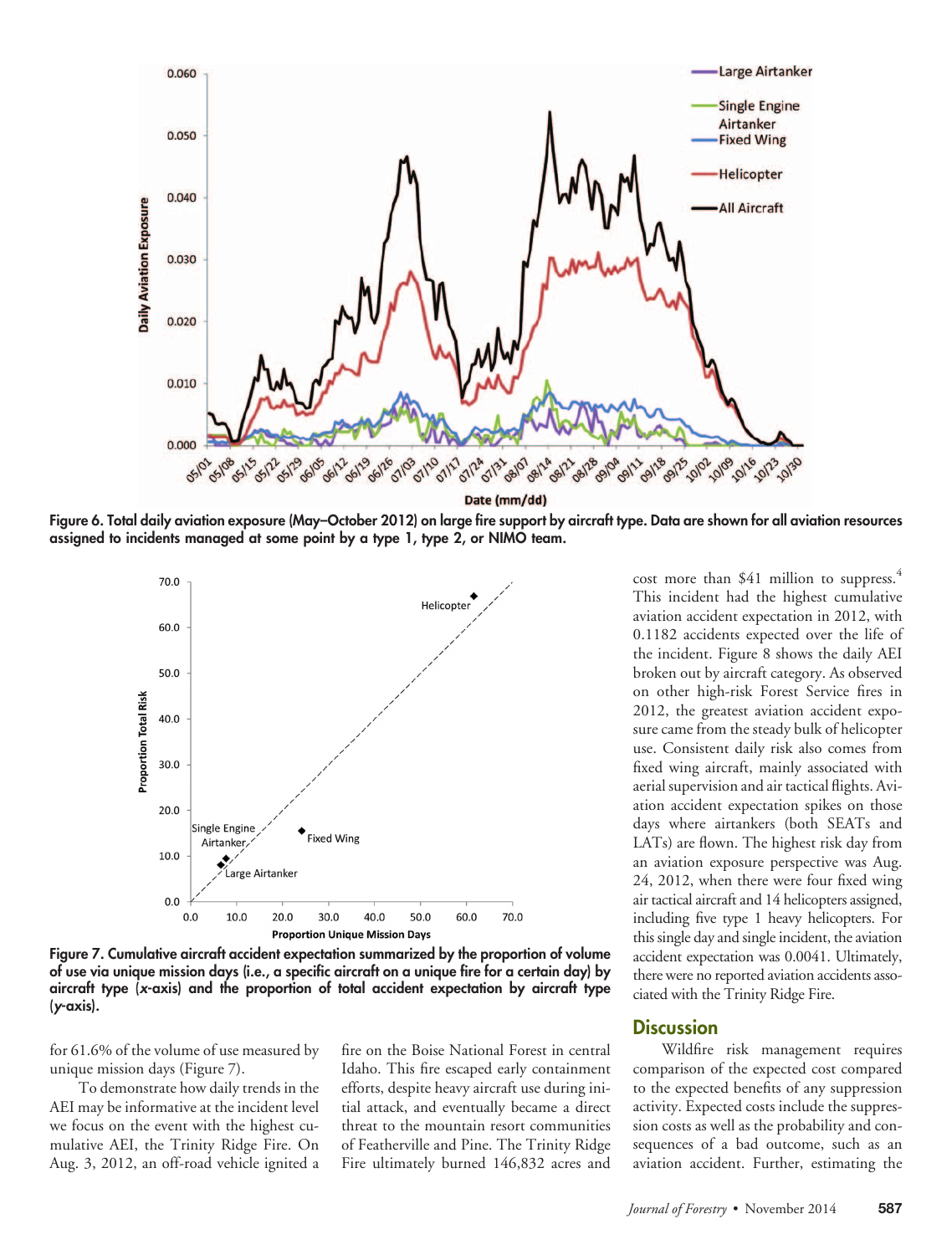

**Figure 8. Daily aviation exposure by aircraft type for the Trinity Ridge Fire.**

expected benefit of an action requires discounting the benefits of a suppression action (loss avoided) by the probability that the action will succeed. Articulating safety concerns within an expectation framework can be very informative and can help managers make informed, risk-based decisions on the fireline.

The Forest Service has committed to risk-informed decisionmaking within the wildland fire environment. Aviation is one of the most expensive and dangerous suppression tools available in the fire management toolkit. We found that the expected accident rates on the 25 large wildland fires with the most aviation use in 2012 all exceeded 0.044, or 4.4 accidents per 100 fires with similar aviation usage. The fire with the highest expected accident rate, the Trinity Ridge Fire, had an expectation of over 11 accidents per 100 fires. Helicopter use entailed both the highest proportion of use (61.6%) among all aviation resources and the highest contribution to total expected accident levels (66.9%).

The Forest Service reports zero accidents and fatalities attributable to agency aircraft and incidents since 2009. This is in spite of a 2012 wheels-up landing by a contract LAT working the George Fire on the Sequoia National Forest (no fatalities or serious injuries) and the previously mentioned

fatal accidents involving an Air National Guard C-130 on a fire on the Black Hills National Forest and a Forest Service contract LAT working a BLM fire on the Utah/ Nevada border. Whether or not the agency's recent emphasis on improved risk-informed decisionmaking suggests that current accident rates differ from historical trends warrants additional study over a longer temporal horizon. Future research, potentially drawing on military risk-management tools for operational engagement of aviation assets, may be able to shed light on environmental and organizational factors that lead to higher accident rates. This information could be used to require additional mitigation actions on those types of activities or suggest restriction on very high-risk missions or those missions with lower expected benefits. Of particular note, the Forest Service is pursuing the next generation of LAT platforms. These newer aircraft may have reduced accident rates compared to the current fleet of Korean War-era planes, although there are several latent factors such as aircraft speed and maneuverability that will need to be evaluated. Given that aerial firefighting operations are multifaceted and include low-elevation flying in complex terrain with potential visibility issues from smoke, it is not surprising that wildfire

management aviation accident rates are far higher than commercial rates.

Current interagency aviation policies implement extensive risk-management protocols. The Interagency Standards for Fire and Aviation Operations states that "the primary means by which we prevent accidents in wildland fire operations is through aggressive risk management" (National Interagency Fire Center Federal Fire Aviation Task Group 2014, p. 07–1). To support this goal, federal agencies have multiple decision support and risk-assessment tools available to fire managers and operations personnel. For example, the Forest Service and the DOI have adopted Safety Management Systems (SMS) as the foundation of the aviation program (USFS Fire and Aviation Management 2014), which includes a risk assessment matrix to identify hazards and to develop controls to mitigate risk and make risk-based decisions. The Wildland Fire Decision Support System (WFDSS) facilitates incidentlevel risk assessments through various tools that help fire managers assess relative, objective measures of risk to human life and values, as well as the potential of the fire to escape containment efforts (Noonan-Wright et al. 2011). Finally, non-SMS risk assessment matrices, like the Green Amber Red (GAR) Risk Assessment Model (National Wildfire Coordinating Group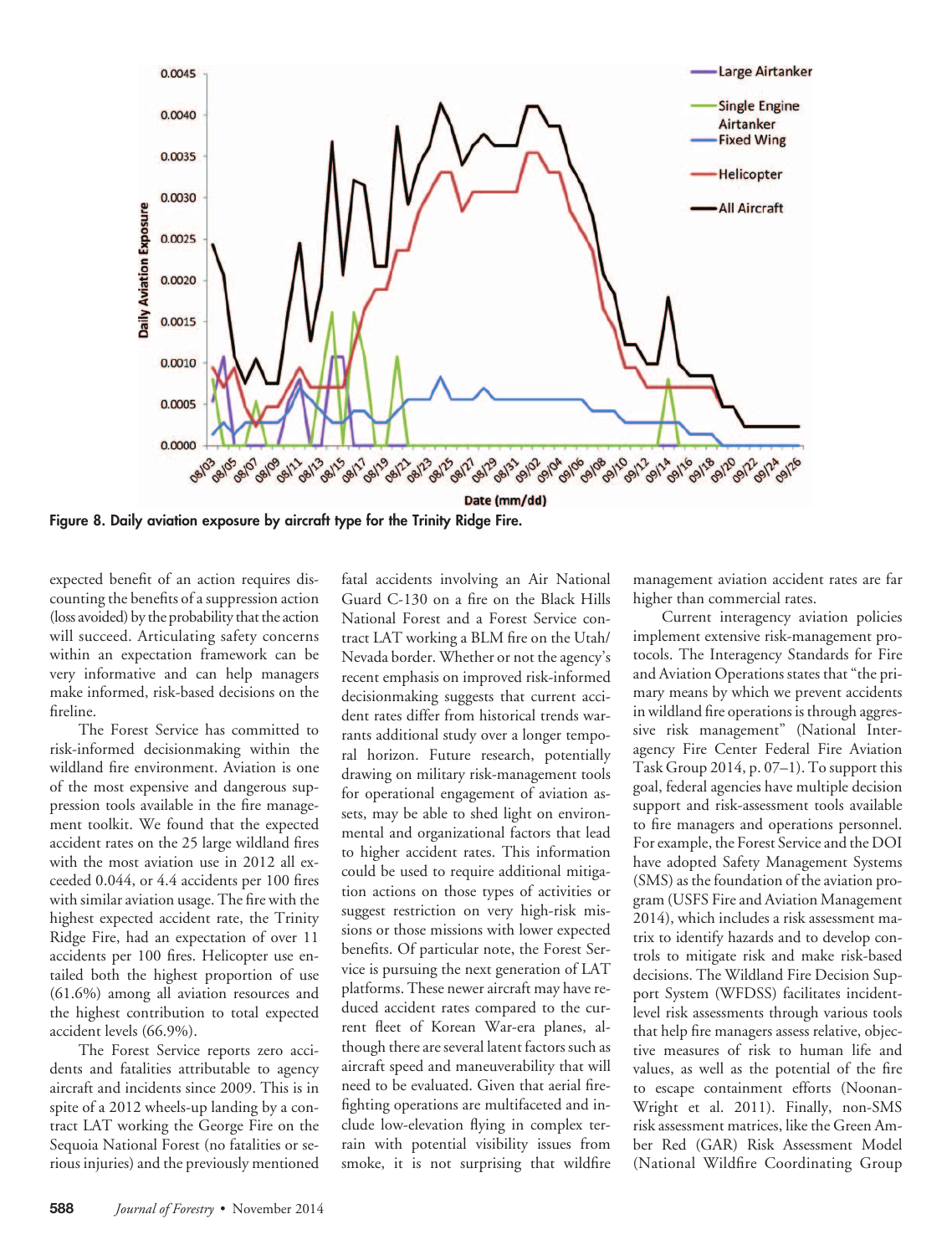2013), provide a different format to allow decisionmakers to incorporate the effects of potentially confounding factors in their risk-based decisions (e.g., environmental factors, resource scarcity, pilot fatigue, sociopolitical pressures, etc.).

Within this risk management and decision-support framework, the agency has directed fire management personnel to make risk-based decisions that weigh the probability of success against the amount and type of firefighter exposure (Hubbard 2012, Tidwell 2013). Yet, the amount of exposure inherent in specific aviation operations has previously been an unknown. The AEI presented here provides this critical piece of information by objectively quantifying the relative risk of an accident associated with utilizing aviation resources. We do not suggest that these results are indicative of overuse of aviation resources. Rather our contention is simply that risk-informed decisions, including the concept of managing risk to the lowest practical level (USFS Fire and Aviation Management 2010), may be improved by considering these results.

Again, in this context we assume that every different aviation mission is subject to the recent historical accident rates for that platform. We recognize that different types of missions are inherently more dangerous; however, sufficient data to evaluate relative risk by mission type and environment are not currently collected. Indeed, some mission and objective information may be gleaned from financial reporting data (ABS) or from forms maintained at individual airtanker bases. Unfortunately, standardized, nationwide reporting of mission-specific information for every flight, tied to a unique incident number, does not occur. We can only reliably get information regarding mission at the time of an accident if an accident actually takes place. Furthermore, defining the effectiveness of aviation missions is challenging (McKinney 2004, Thompson et al. 2013, Calkin et al. 2014) particularly when resources are assigned to support large wildland fires. Additionally, there is a high level of uncertainty of outcomes with respect to suppression operations (Thompson and Calkin 2011). A primary challenge on large fires is the fact that the objective of an aviation mission can be wide ranging, as previously discussed, and there are likely multiple potential objectives under each mission type. Currently, no records are collected by US federal agencies that both identify a specific aviation mission objective and assess the outcome of the specific action.

Plucinski and Pastor (2013) lay out a framework for identifying the effectiveness of airtanker drops in achieving specified missions. Similarly, research is currently underway in the United States involving field observations of aviation use in fire suppression to improve our understanding of both the types of missions that aviation resources engage in, as well as their effectiveness in achieving the specified mission objectives (Aerial Firefighting Use and Effectiveness Study). Areas of promising future research include both the evaluation of the cost and benefits of suppression resource use, as well as the relative tradeoffs or complementarity in terms of effectiveness, cost, and accident rates among different suppression resource categories (e.g., ground crews versus aviation, heavy helicopters versus LATs). Simple improvements to existing data collection systems, including standardization and synthesis of recordkeeping at airtanker bases, and systemwide use of the Unique Fire Identifier<sup>5</sup> to link records of all types directly to a specific incident would greatly enhance our ability to characterize aviation use and to potentially refine calculations of associated risk.

In this paper, we introduced the AEI as a tool to facilitate risk-based fire management decisionmaking and demonstrated the potential utility of the AEI in this capacity through a retrospective analysis focused on the 2012 fire season. Through this, we identified a potential role for this metric to inform risk-based decisionmaking. Because this metric has not been available before, we are unsure of its effect on the decisionmaking processes of incident-level fire managers; however, the AEI addresses a critical need to provide an objective measure of aviation risk inherent with a specific level of aviation asset utilization. This will facilitate an informed dialogue at the incident level regarding mission objectives, probability of success, and associated risk. Further, the AEI may allow upper-level fire managers to exercise controls on aviation use for incidents that fail to demonstrate defensible justification for a high amount of aircraft utilization (e.g., an incident with high relative aviation exposure that also has low relative risk to highly valued resources). Consequently, through our methods we also identified significant data collection needs, which if addressed, would enhance our ability to refine exposure indices so that they reflect mission-specific avia-

tion resource use. Beyond the utility of the AEI as a decision-support tool, historical calculations could provide value to the learning component of the formal risk-management process through the identification of potential high-risk trends or patterns of aviation use. Ultimately, it is our hope that this index can assist fire managers in safely achieving fire management objectives with the least firefighter exposure necessary.

#### **Endnotes**

- 1. For more information, please visit [www.](http://www.nwcg.gov/branches/pre/rmc/safety-grams/safetygram_criteria.pdf) [nwcg.gov/branches/pre/rmc/safety-grams/](http://www.nwcg.gov/branches/pre/rmc/safety-grams/safetygram_criteria.pdf) [safetygram\\_criteria.pdf.](http://www.nwcg.gov/branches/pre/rmc/safety-grams/safetygram_criteria.pdf)
- 2. For more information on ROSS, please see [www.ross.nwcg.gov.](http://www.ross.nwcg.gov)
- 3. For more information concerning the USDA/ DOI FireCode system, please visit [www.fire](http://www.firecode.gov/help/User_Guide.pdf)[code.gov/help/User\\_Guide.pdf.](http://www.firecode.gov/help/User_Guide.pdf)
- 4. Please see [www.predictiveservices.nifc.gov/](http://www.predictiveservices.nifc.gov/intelligence/2012_statssumm/wildfire_charts_tables.pdf) [intelligence/2012\\_statssumm/wildfire\\_charts\\_](http://www.predictiveservices.nifc.gov/intelligence/2012_statssumm/wildfire_charts_tables.pdf) [tables.pdf](http://www.predictiveservices.nifc.gov/intelligence/2012_statssumm/wildfire_charts_tables.pdf) for more information.
- 5. Please visit [www.nwcg.gov/pms/stds/standards/](http://www.nwcg.gov/pms/stds/standards/unique-fire-identifier_v1-0.htm) [unique-fire-identifier\\_v1-0.htm](http://www.nwcg.gov/pms/stds/standards/unique-fire-identifier_v1-0.htm) for more information.

# **Literature Cited**

- CALKIN, D.E., J. PHIPPS, T.P. HOLMES, J. RIECK, AND M.P. THOMPSON. 2011. The exposure index: Developing firefighter safety performance measures. *Fire Manage. Today* 71(4):24 –27.
- CALKIN, D.E., T. VENN, M. WIBBENMEYER, AND M.P. THOMPSON. 2013. Estimating US federal wildland fire managers' preferences toward competing strategic suppression objectives. *Int. J. Wildl. Fire* 22(2):212–222.
- CALKIN, D.E., C.S. STONESIFER, M.P. THOMP-SON, AND C.W. MCHUGH. 2014. Large airtanker use and outcomes in suppressing wildland fires in the United States. *Int. J. Wildl. Fire* 23(2):259 –271.
- FINNEY, M.A., I.C. GRENFELL, AND C.W. MCHUH. 2009. Modeling containment of large wildfires using generalized linear mixed-model analysis. *For. Sci.* 55(3):249 – 255.
- GUDE, P.H., K. JONES, R. RASKER, AND M.C. GREENWOOD. 2013. Evidence for the effect of homes on wildfire suppression costs. *Int. J. Wildl. Fire* 22(4):537–548.
- HALL, J.E., J.B. HULL, K. JOHNSON, E.H. MCKINNEY, AND W.B. SCOTT. 2002. Federal aerial firefighting: Assessing safety and effectiveness. Blue Ribbon Panel Report to the Chief, USDA Forest Service and Director, USDI Bureau of Land Management. Available online at [www.fs.fed.us/fire/publications/](http://www.fs.fed.us/fire/publications/aviation/fed_aerial_ff_assessing_safety_effectivenss_brp_2002.pdf) [aviation/fed\\_aerial\\_ff\\_assessing\\_safety\\_](http://www.fs.fed.us/fire/publications/aviation/fed_aerial_ff_assessing_safety_effectivenss_brp_2002.pdf) [effectivenss\\_brp\\_2002.pdf;](http://www.fs.fed.us/fire/publications/aviation/fed_aerial_ff_assessing_safety_effectivenss_brp_2002.pdf) last accessed Apr. 1, 2014.
- HOLMES, T.P., AND D.E. CALKIN. 2013. Econometric analysis of fire suppression production functions for large wildland fires. *Int. J. Wildl. Fire* 22(2):246 –255.